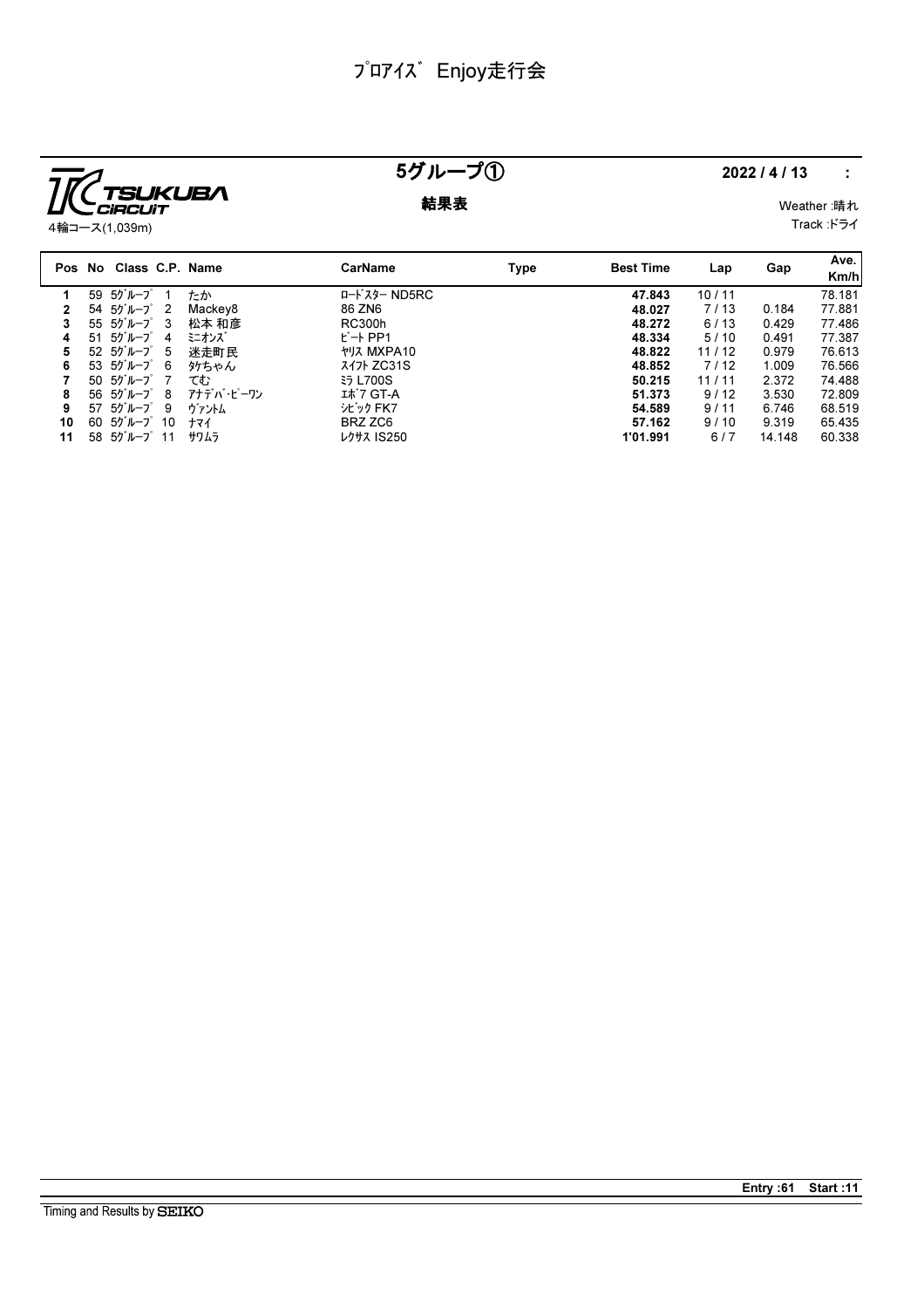

## 5グループ② 2022/4/13 :

**結果表** Weather :晴れ Track :ドライ

4輪コース(1,039m)

|    | Pos No Class C.P. Name                                   |           | <b>CarName</b>           | Type | <b>Best Time</b> | Lap   | Gap   | Ave.<br>Km/h |
|----|----------------------------------------------------------|-----------|--------------------------|------|------------------|-------|-------|--------------|
|    | $54.50$ <sup>"</sup> $\nu$ -7 $\degree$ 1                | Mackey8   | 86 ZN6                   |      | 47.489           | 11/11 |       | 78.764       |
|    | $52 \t50^{\circ}$ $\nu$ - $7^{\circ}$ 2                  | 迷走町民      | <b><i>ት</i>リス MXPA10</b> |      | 47.732           | 5/11  | 0.243 | 78.363       |
| 3  | $59.50 \text{ }\nu - 7^\circ$ 3                          | たか        | ロードスター ND5RC             |      | 48.070           | 4/9   | 0.581 | 77.812       |
| 4  | $55 50^{\circ}$ $\mu$ $-2^{\circ} 4$                     | 松本 和彦     | <b>RC300h</b>            |      | 48.517           | 8/11  | 1.028 | 77.095       |
| 5  | $51 \t57''$                                              | ミニオンズ     | $E - F$ PP1              |      | 48.971           | 3/9   | 1.482 | 76.380       |
| 6  | 53 5ゲループ 6                                               | 外ちゃん      | <i>ス</i> イフト ZC31S       |      | 49.262           | 10/11 | 1.773 | 75.929       |
|    | $50.50$ <sup>'</sup> $\nu$ <sup>-</sup> 7 <sup>°</sup> 7 | てむ        | <b>ξ5 L700S</b>          |      | 49.931           | 9/10  | 2.442 | 74.911       |
| 8  | 56 5ゲループ 8                                               | アナデバ・ピーワン | エボ7 GT-A                 |      | 50.074           | 4/10  | 2.585 | 74.697       |
| 9  | 60 5グループ 9                                               | ナマイ       | BRZ ZC6                  |      | 51.480           | 4/10  | 3.991 | 72.657       |
| 10 | $57$ $55$ <sup>'</sup> $\mu$ $-7$ <sup>°</sup> 10        | ヴァントム     | シビック FK7                 |      | 52.438           | 10/10 | 4.949 | 71.330       |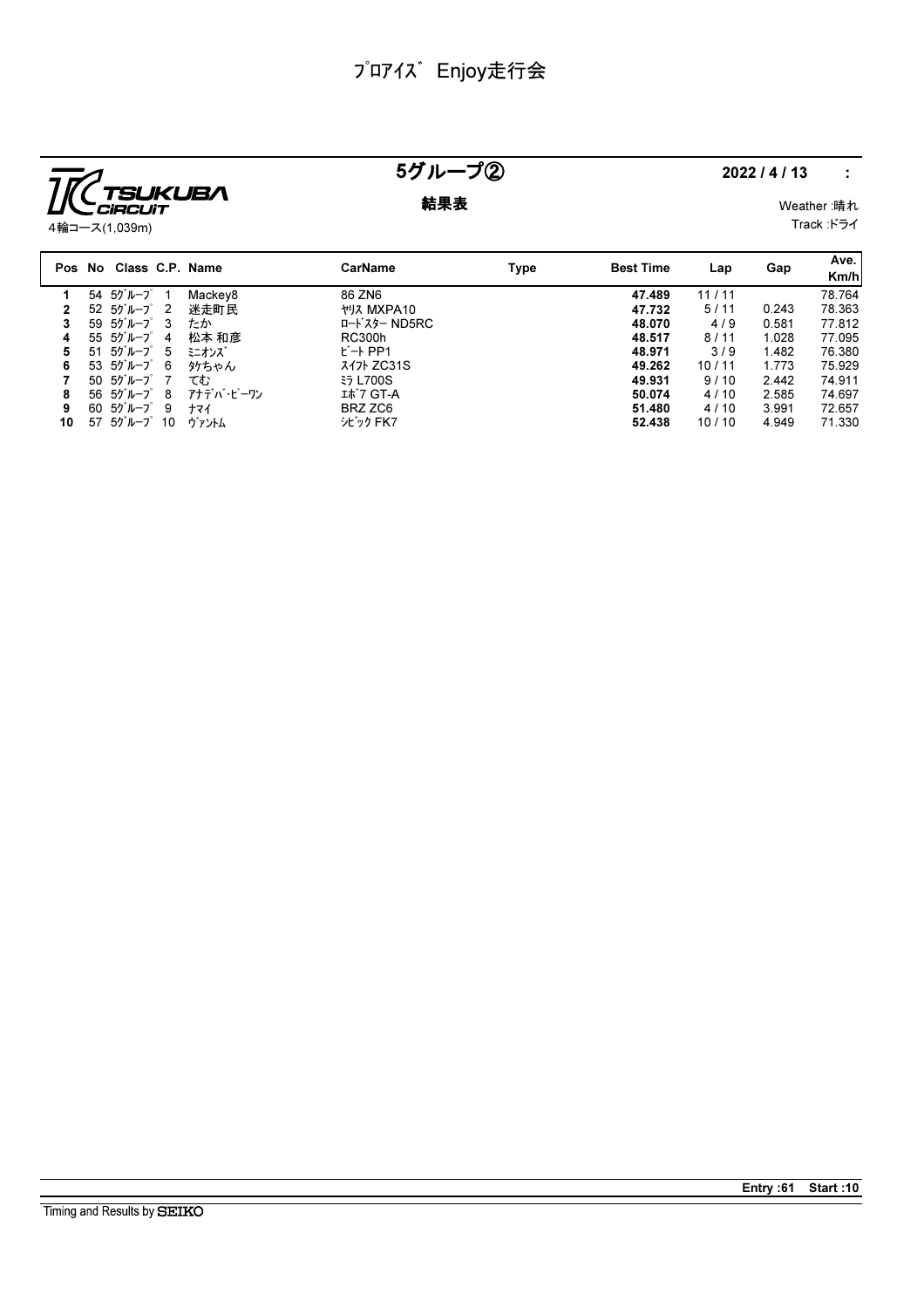

# 5グループ③ 2022/4/13 :

### **結果表** Weather :晴れ

Track :ドライ

|   | Pos No Class C.P. Name                 |           | CarName                  | Type | <b>Best Time</b> | Lap   | Gap   | Ave.<br>Km/h |
|---|----------------------------------------|-----------|--------------------------|------|------------------|-------|-------|--------------|
|   | 52 5グループ                               | 迷走町民      | <b><i>ት</i>リス MXPA10</b> |      | 47.430           | 2/10  |       | 78.861       |
|   | 55 5ゲループ<br>$\overline{\phantom{0}}^2$ | 松本 和彦     | RC300h                   |      | 47.905           | 2/11  | 0.475 | 78.080       |
|   | 59 $50^{\circ}$ $\mu$ $-7^{\circ}$ 3   | たか        | ロードスター ND5RC             |      | 47.911           | 8/10  | 0.481 | 78.070       |
| 4 | 51 5グループ<br>4                          | ミニオンズ     | $E - F$ PP1              |      | 48.619           | 3/10  | 1.189 | 76.933       |
| 5 | 53 5ゲループ<br>5                          | 外ちゃん      | <i>ス</i> イフト ZC31S       |      | 48.625           | 10/11 | 1.195 | 76.923       |
| 6 | 56 5ゲループ 6                             | アナデバ・ピーワン | エボ7 GT-A                 |      | 49.110           | 3/11  | 1.680 | 76.164       |
|   | 50 5ゲループ                               | てむ        | <b>ξ5 L700S</b>          |      | 49.774           | 2/10  | 2.344 | 75.148       |
| 8 | 57 5グループ<br>- 8                        | ヴァントム     | シビック FK7                 |      | 50.992           | 6/10  | 3.562 | 73.353       |
| 9 | 60 5グループ<br>9                          | ナマイ       | BRZ ZC6                  |      | 52.276           | 5/10  | 4.846 | 71.551       |